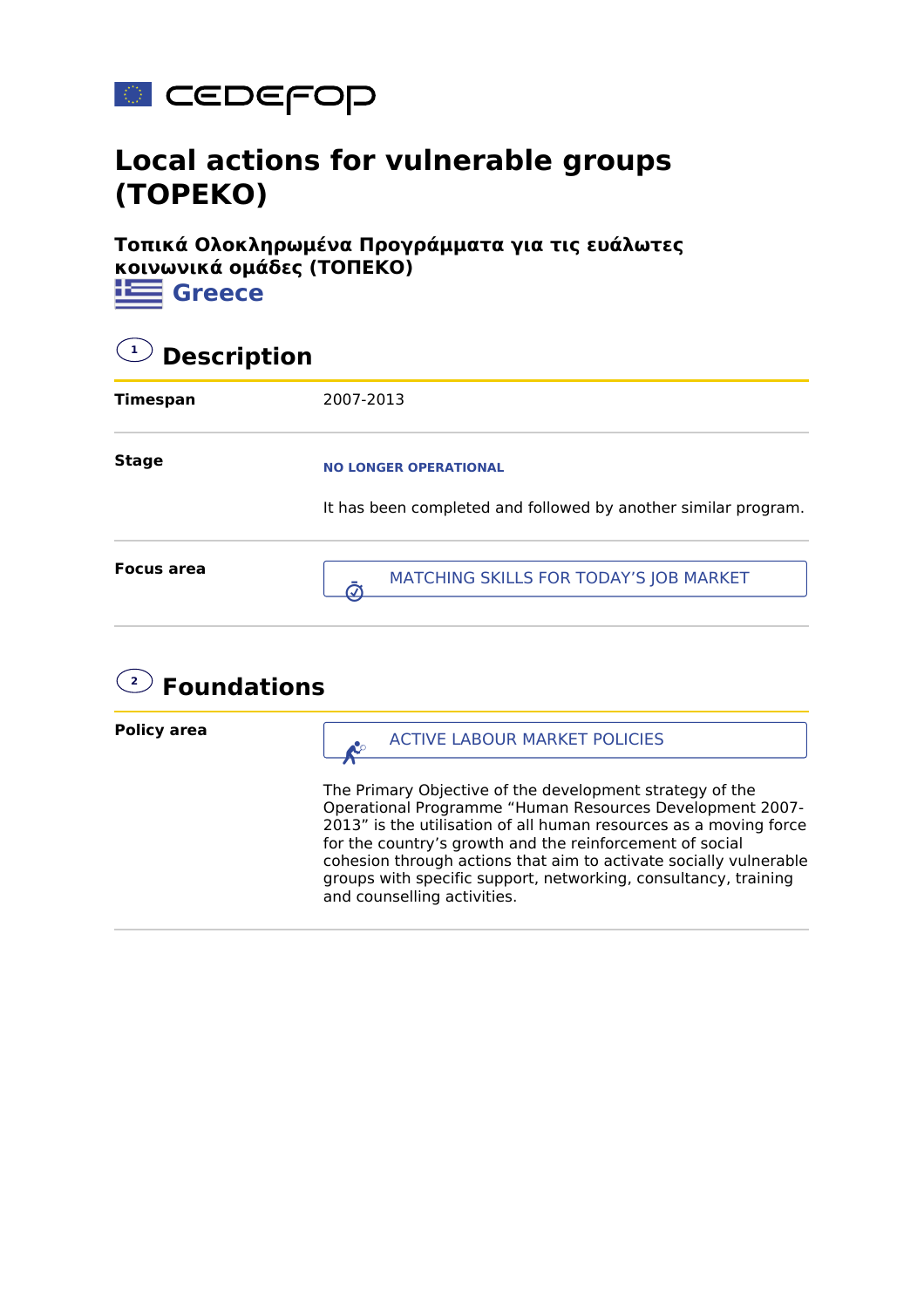| <b>Policy goal</b>              | The aim of the Local actions for vulnerable groups<br>(TOPEKO) is to contribute towards the integration or<br>re-integration of unemployed people belonging to<br>socially vulnerable groups, through a broad set of<br>actions that cover additional needs of different<br>beneficiaries with a special emphasis on their<br>employment or entrepreneurial perspectives. The<br>actions aim to mobilise local actors to create jobs and<br>at the same time facilitate a versatile and effective<br>preparation of unemployed beneficiaries to:<br>- cover job positions of existing businesses<br>- start a business that will benefit from the<br>characteristics of their area<br>- gain qualifications to benefit from other investment<br>programs<br>- acquire skills that will meet real and identified needs<br>of local businesses that will hire them |
|---------------------------------|------------------------------------------------------------------------------------------------------------------------------------------------------------------------------------------------------------------------------------------------------------------------------------------------------------------------------------------------------------------------------------------------------------------------------------------------------------------------------------------------------------------------------------------------------------------------------------------------------------------------------------------------------------------------------------------------------------------------------------------------------------------------------------------------------------------------------------------------------------------|
| <b>Mismatch</b>                 | PART OF BROAD POLICY MEASURE OF WHICH SKILL<br><b>MISMATCH IS ONLY A MINOR PART</b>                                                                                                                                                                                                                                                                                                                                                                                                                                                                                                                                                                                                                                                                                                                                                                              |
|                                 | Although no explicit reference to skills mismatch has been<br>made, the applicants (partnerships consisted of local agencies,<br>VET providers, NGOs, trade unions, employer organizations,<br>chambers, CSOs) should submit specific labour market<br>information supporting the relevance of the suggested training<br>courses in tandem with the local labour market needs.                                                                                                                                                                                                                                                                                                                                                                                                                                                                                   |
| Aim of policy<br>instrument     | <b>UPSKILL AND MATCH SKILLS OF UNEMPLOYED</b>                                                                                                                                                                                                                                                                                                                                                                                                                                                                                                                                                                                                                                                                                                                                                                                                                    |
| <b>Legal basis</b>              | <b>MINISTERIAL ORDER</b>                                                                                                                                                                                                                                                                                                                                                                                                                                                                                                                                                                                                                                                                                                                                                                                                                                         |
| <b>Administrative level</b>     | <b>NATIONAL</b>                                                                                                                                                                                                                                                                                                                                                                                                                                                                                                                                                                                                                                                                                                                                                                                                                                                  |
| <b>Main responsible</b><br>body | Ministry of Labour, Social Insurance and Social<br>Solidarity/Managing Authority for Social Inclusion and<br>Social Economy                                                                                                                                                                                                                                                                                                                                                                                                                                                                                                                                                                                                                                                                                                                                      |
| <b>Stakeholders</b>             | <b>TRAINING PROVIDERS (PUBLIC/PRIVATE)</b><br>↴▃                                                                                                                                                                                                                                                                                                                                                                                                                                                                                                                                                                                                                                                                                                                                                                                                                 |
|                                 | <b>EMPLOYER FEDERATIONS</b><br>$\frac{1}{2}$                                                                                                                                                                                                                                                                                                                                                                                                                                                                                                                                                                                                                                                                                                                                                                                                                     |
|                                 | <b>TRADE UNIONS</b>                                                                                                                                                                                                                                                                                                                                                                                                                                                                                                                                                                                                                                                                                                                                                                                                                                              |
|                                 | <b>CHAMBERS OF COMMERCE AND INDUSTRY</b>                                                                                                                                                                                                                                                                                                                                                                                                                                                                                                                                                                                                                                                                                                                                                                                                                         |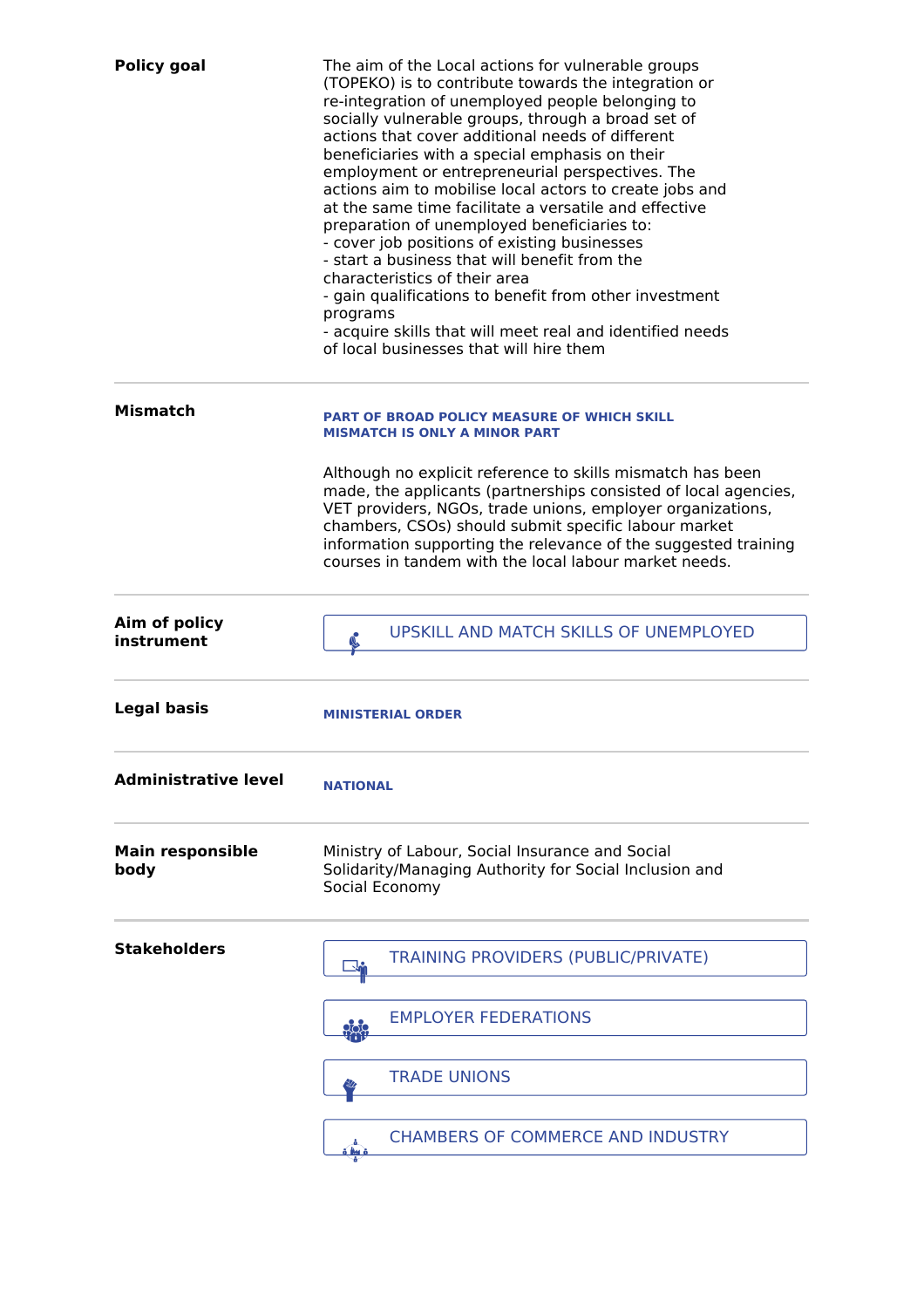|                                  | <b>GUIDANCE COUNSELLORS</b><br>品                                                                                                                                                                                                                                                                                                                                                                                                                                                                                                                                                                                                                            |
|----------------------------------|-------------------------------------------------------------------------------------------------------------------------------------------------------------------------------------------------------------------------------------------------------------------------------------------------------------------------------------------------------------------------------------------------------------------------------------------------------------------------------------------------------------------------------------------------------------------------------------------------------------------------------------------------------------|
|                                  | <b>RESEARCH CENTRES AND UNIVERSITIES</b><br>THH I                                                                                                                                                                                                                                                                                                                                                                                                                                                                                                                                                                                                           |
|                                  | <b>SOCIAL PARTNERS</b>                                                                                                                                                                                                                                                                                                                                                                                                                                                                                                                                                                                                                                      |
|                                  | <b>OTHER</b>                                                                                                                                                                                                                                                                                                                                                                                                                                                                                                                                                                                                                                                |
|                                  | OAED (Public Employment Service): implementing<br>Municipalities: implementing<br>Employers' associations: implementing<br>Trade unions: implementing<br>NGOs: implementing<br>Universities & research units: implementing<br>Transnational partners: advising & consulting as observer<br>VET companies: implementing                                                                                                                                                                                                                                                                                                                                      |
| <b>Funding</b>                   | Operational Program "Human Resources<br>Development" 2007-2013: €60,000,000 (ESF: 75%,<br>national funds: 25%).                                                                                                                                                                                                                                                                                                                                                                                                                                                                                                                                             |
| <b>Intended</b><br>beneficiaries | 12.000 individuals participated. The right to<br>participate belonging to the socially vulnerable groups<br>below:<br>- Long-term unemployed aged over 45 with low<br>qualifications<br>- People with Disabilities<br>- Female victims of domestic violence<br>- Trafficking victims<br>- Parent families<br>- Immigrants, refugees<br>- People with religious and cultural differences in<br>poverty/risk of poverty<br>- Asylum seekers<br>- Released prisoners<br>- Former drug users<br>- Seropositive<br>- Homeless<br>- People in poverty/risk of poverty<br>- People subject to discrimination based on sexual<br>orientation and/or gender identity |



**Use of labour market intelligence**

INFORM AND TRAIN CAREER GUIDANCE AND COUNSELLORS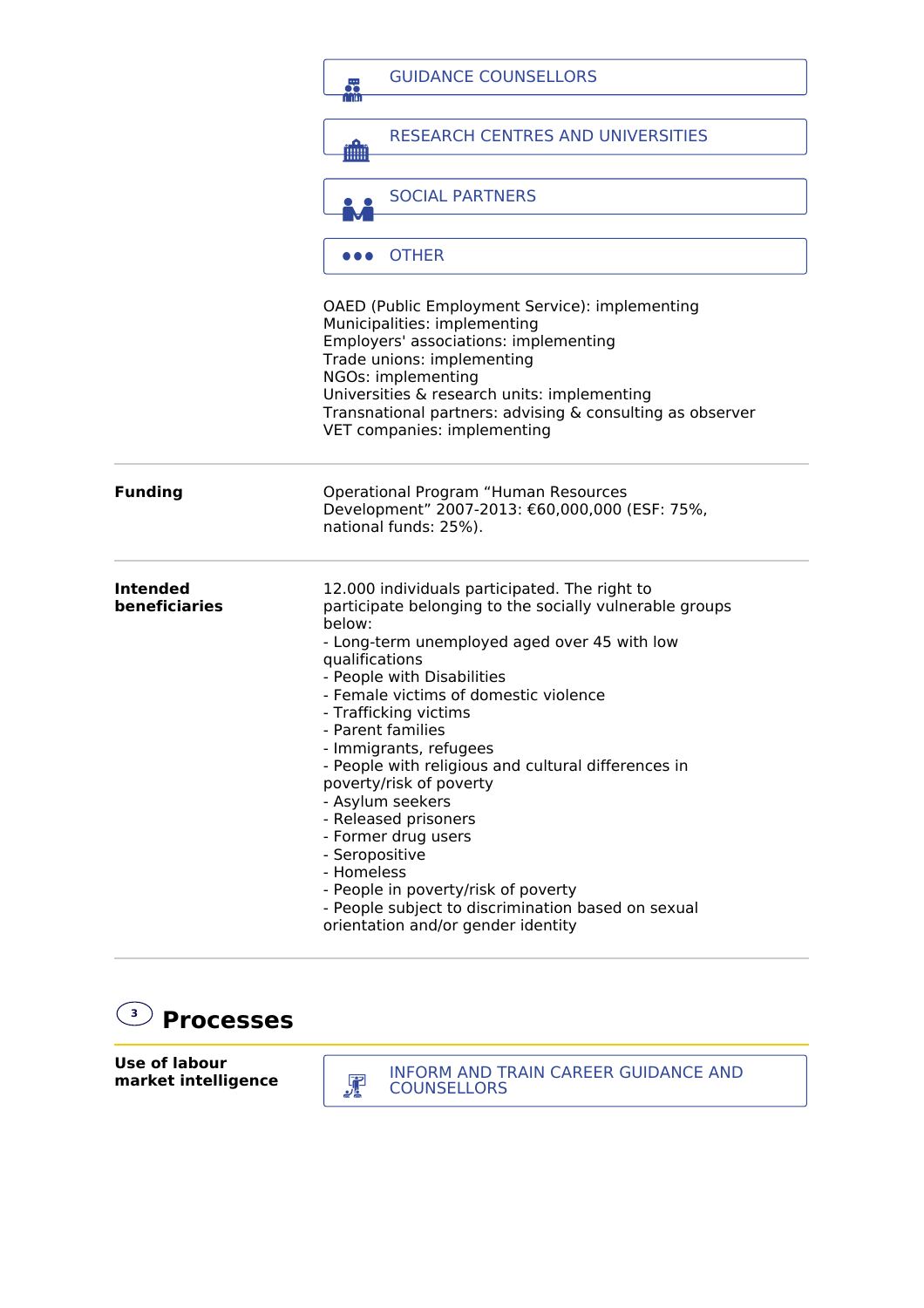## INFORM JOB-SEARCH DECISIONS OF UNEMPLOYED

|                                | Studies on local labour markets have been delivered by each                                                                                                                                                                                                                                                                                                                                                                                                                                                                                                                                                                                                                                                                                                                                                                                                                                                                                                                                                                                                                                                                                                                                                                                                               |
|--------------------------------|---------------------------------------------------------------------------------------------------------------------------------------------------------------------------------------------------------------------------------------------------------------------------------------------------------------------------------------------------------------------------------------------------------------------------------------------------------------------------------------------------------------------------------------------------------------------------------------------------------------------------------------------------------------------------------------------------------------------------------------------------------------------------------------------------------------------------------------------------------------------------------------------------------------------------------------------------------------------------------------------------------------------------------------------------------------------------------------------------------------------------------------------------------------------------------------------------------------------------------------------------------------------------|
|                                | applicant of the program. The applicants (partnerships consisted<br>of local agencies, VET providers, NGOs, trade unions, employer<br>organizations, chambers, CSOs) conducted a survey (relying<br>mostly in secondary data) pinpointing the need to support<br>specific social vulnerable groups (beneficiaries) through<br>counselling and training activities in VET areas that<br>corresponded to the local labour market needs.<br>More specifically each applicant (partnerships of local<br>authorities, NGOs, Civil Society Organizations, VET providers,<br>social cooperatives) should provide evidence based information<br>on the local labour market demands. A dully completed<br>application form should make explicit references to indicators<br>and instruments such as a) unemployment rates; b) information<br>on local business activity by sector, size, type of activity; c)<br>SWOT analysis that can support the need for the specific<br>training program suggested by the partners. Additionally, the<br>beneficial consortia should deliver a local labour market study<br>that would integrate data collected from local and regional<br>authorities, PES, ELSTAT, business organizations, chambers,<br>trade unions and consultancy firms. |
| <b>Financial schemes</b>       | Training benefits for the individuals and subsidies<br>based on calls for the enterprises that will hire<br>beneficiaries of the program.                                                                                                                                                                                                                                                                                                                                                                                                                                                                                                                                                                                                                                                                                                                                                                                                                                                                                                                                                                                                                                                                                                                                 |
| <b>Frequency of</b><br>updates | Each approved action under the TOPEKO program has<br>delivered a local labour market study, which has been<br>evaluated after the action's implementation.                                                                                                                                                                                                                                                                                                                                                                                                                                                                                                                                                                                                                                                                                                                                                                                                                                                                                                                                                                                                                                                                                                                |
| <b>Development</b>             | There was a major issue concerning the<br>unemployment benefits of the target-groups. Initially<br>the selected beneficiaries (unemployed) should inform<br>PES about their new status as trainees, and PES should<br>cancel their unemployment card. This led to<br>reluctance and low motivation in the target-groups.<br>The partnerships collaborated with the Ministry of<br>Labour and the PES and ended up with a solution: the<br>beneficiaries suspended their card for those months<br>that they participated to the programme. After the<br>completion of the programme, their card was activated<br>again and they did not lose their months of<br>unemployment.                                                                                                                                                                                                                                                                                                                                                                                                                                                                                                                                                                                              |
| <b>Barriers</b>                | The shortage of central LMSI tools was critical, since<br>the data provided by national or regional authorities<br>could not support an analysis at the local level. Most<br>studies were descriptive and rested upon the data of<br>the 2011 census.                                                                                                                                                                                                                                                                                                                                                                                                                                                                                                                                                                                                                                                                                                                                                                                                                                                                                                                                                                                                                     |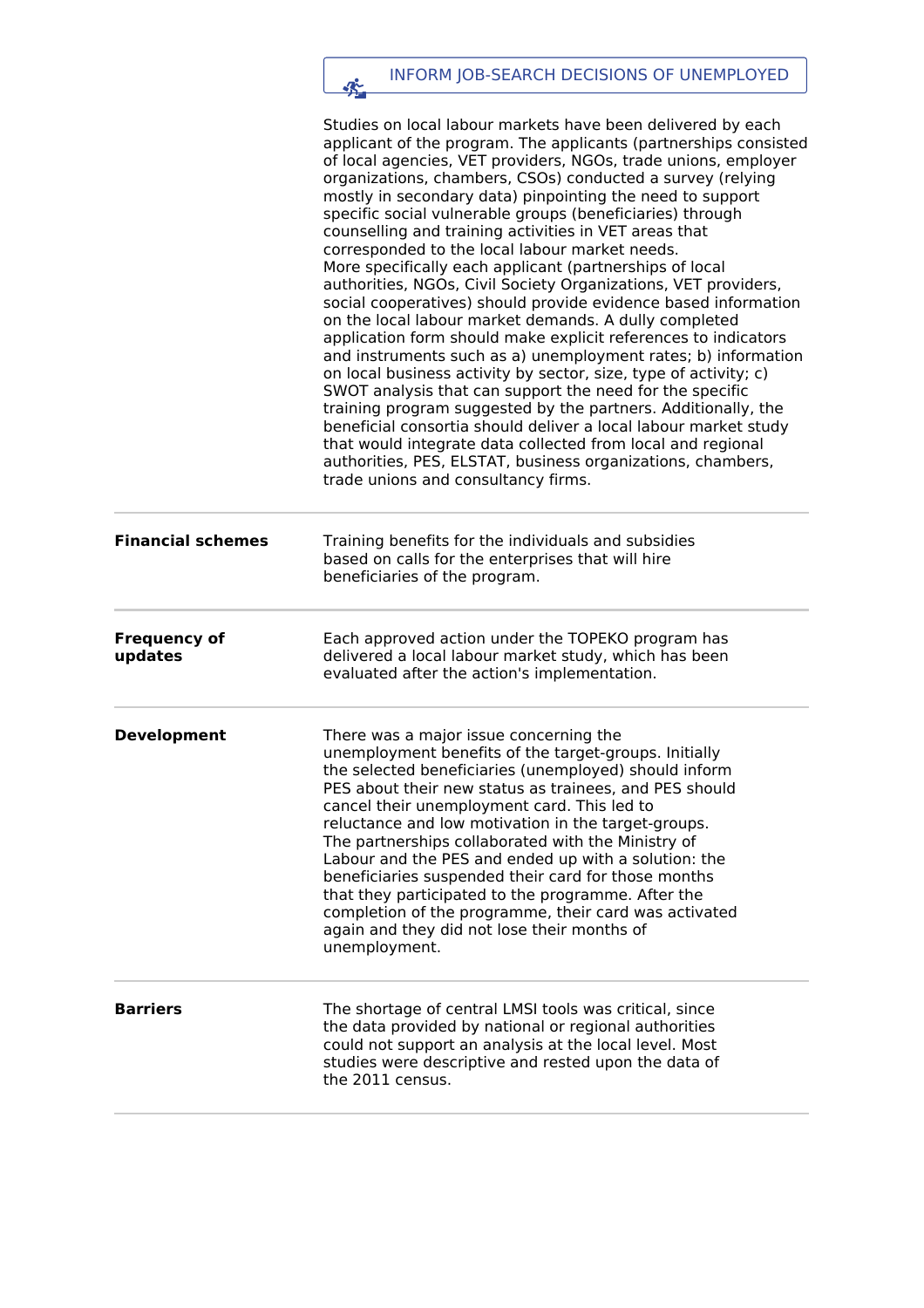| <b>Success factors</b> | The synergies among local authorities, NGOs, social<br>partners, trade unions, employers' associations,<br>chambers and universities, has improved the success<br>of the instrument. TOPEKOs are result-oriented, as the<br>payment of the grant is directly linked to the<br>employment of all the beneficiaries, either by setting<br>up their own business, or by assisting the further<br>development of existing businesses. To this end,<br>TOPEKOs have placed emphasis on the potential of<br>social economy, through the establishment of<br>sustainable social co-operatives. These projects<br>receive 100% of the grant by providing jobs and<br>retaining them for at least three months, otherwise<br>the amount of repayment is proportional to the<br>percentage of job creation. |
|------------------------|---------------------------------------------------------------------------------------------------------------------------------------------------------------------------------------------------------------------------------------------------------------------------------------------------------------------------------------------------------------------------------------------------------------------------------------------------------------------------------------------------------------------------------------------------------------------------------------------------------------------------------------------------------------------------------------------------------------------------------------------------------------------------------------------------|
| <b>Monitoring</b>      | Credibility of the local labour market analysis<br>Rating of the importance of the problem anticipated in<br>the proposed action/project. Responsiveness to the<br>problems and developmental advantages of the area<br>of intervention. Coverage of the target-groups' needs.<br>Contribution of the action in the labour market,<br>inclusiveness and the entrepreneurship support at the<br>local level.<br>Budget realism in relation to the physical object.<br>Timeframe realism.                                                                                                                                                                                                                                                                                                           |
| <b>Innovativeness</b>  | <b>SLIGHTLY INNOVATIVE</b><br>The focus on socially vulnerable groups and the commitment to<br>their employment perspectives through training and counselling<br>actions has been accompanied with raising awareness at the<br>local level, mostly aiming at shifting employers' and local<br>society's attitudes in favour of the target-groups. This<br>intervention in both levels, had innovative elements and in                                                                                                                                                                                                                                                                                                                                                                             |
|                        | many cases undermined stereotypes that hampered the<br>employability of certain vulnerable groups.                                                                                                                                                                                                                                                                                                                                                                                                                                                                                                                                                                                                                                                                                                |

## **4 Sustainability**

| Evidence of   | Estimations based on the EYSEKT evaluation: 17.4% of                                                                                             |
|---------------|--------------------------------------------------------------------------------------------------------------------------------------------------|
| effectiveness | the beneficiaries (individuals from socially vulnerable                                                                                          |
|               | groups) who participate in TOPEKO actions are in<br>employment or entrepreneurship within six months<br>after his/her involvement in the action. |